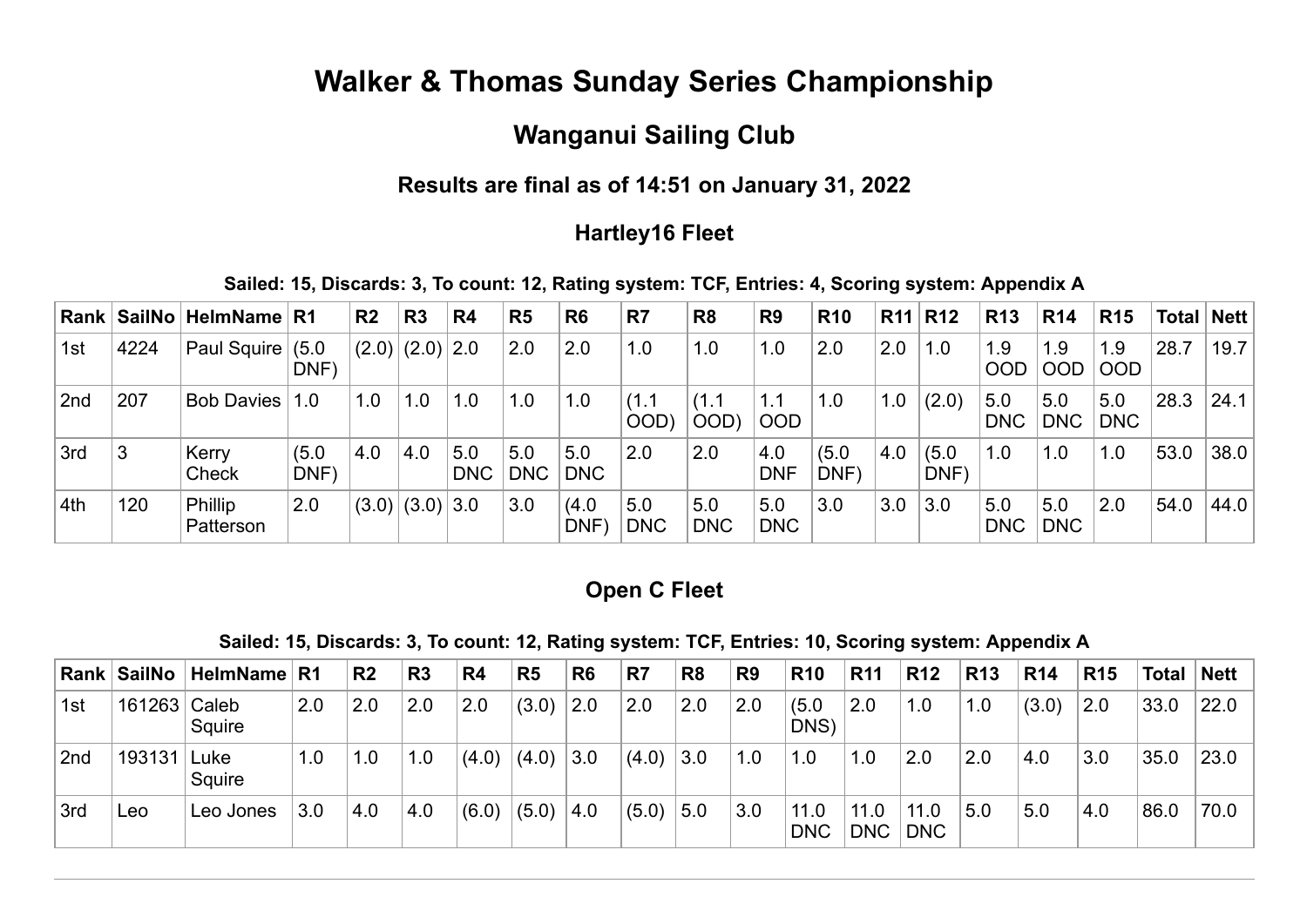| Rank | <b>SailNo</b> | HelmName              | R <sub>1</sub>     | R <sub>2</sub>     | R <sub>3</sub>     | R <sub>4</sub>     | R5                 | R <sub>6</sub>     | R7                 | R <sub>8</sub>     | R <sub>9</sub>     | <b>R10</b>         | R <sub>11</sub>    | <b>R12</b>         | <b>R13</b>         | <b>R14</b>         | <b>R15</b>         | Total | <b>Nett</b> |
|------|---------------|-----------------------|--------------------|--------------------|--------------------|--------------------|--------------------|--------------------|--------------------|--------------------|--------------------|--------------------|--------------------|--------------------|--------------------|--------------------|--------------------|-------|-------------|
| 4th  | 10042         | Eddie<br>Dewhurst     | 11.0<br><b>DNC</b> | 11.0<br><b>DNC</b> | 11.0<br><b>DNC</b> | 3.0                | 2.0                | 1.0                | 11.0<br><b>DNC</b> | 11.0<br><b>DNC</b> | 11.0<br><b>DNC</b> | 2.0                | 3.0                | (5.0)<br>OCS)      | 4.0                | (6.0)<br>DNS)      | (6.0)<br>DNS)      | 98.0  | 81.0        |
| 5th  | 3539          | Johnathon<br>Smart    | 11.0<br><b>DNC</b> | 11.0<br><b>DNC</b> | 11.0<br><b>DNC</b> | (5.0)              | 11.0<br><b>DNC</b> | 11.0<br><b>DNC</b> | (6.0)              | (7.0)              | 11.0<br><b>DNC</b> | 3.0                | 4.0                | 5.0<br><b>DNF</b>  | 3.0                | 2.0                | 5.0                | 106.0 | 88.0        |
| 6th  | 8455          | Jasper<br>Smart       | 11.0<br><b>DNC</b> | 11.0<br><b>DNC</b> | 11.0<br><b>DNC</b> | 11.0<br><b>DNC</b> | 11.0<br><b>DNC</b> | 11.0<br><b>DNC</b> | 3.0                | (6.0)              | 11.0<br><b>DNC</b> | 4.0                | (6.0)              | 11.0<br><b>DNC</b> | (7.0)<br>DNF)      | 1.0                | 1.0                | 116.0 | 97.0        |
| 7th  | 167009        | <b>Bruce</b><br>Jones | 4.0<br><b>DNS</b>  | 3.0                | 3.0                | (7.0)              | (6.0)              | (5.0)              | 11.0<br><b>DNC</b> | 11.0<br><b>DNC</b> | 11.0<br><b>DNC</b> | 11.0<br><b>DNC</b> | 11.0<br><b>DNC</b> | 11.0<br><b>DNC</b> | 11.0<br><b>DNC</b> | 11.0<br><b>DNC</b> | 11.0<br><b>DNC</b> | 127.0 | 109.0       |
| ∣8th | 2437          | lan Perry             | 11.0<br><b>DNC</b> | 11.0<br><b>DNC</b> | 11.0<br><b>DNC</b> | (1.0)              | (1.0)              | 11.0<br><b>DNC</b> | (1.0)              | $\vert$ 1.0        | 11.0<br><b>DNC</b> | 11.0<br><b>DNC</b> | 11.0<br><b>DNC</b> | 11.0<br><b>DNC</b> | 11.0<br><b>DNC</b> | 11.0<br><b>DNC</b> | 11.0<br><b>DNC</b> | 125.0 | 122.0       |
| 9th  | 180           | Allen<br>Geerkens     | 11.0<br><b>DNC</b> | 11.0<br><b>DNC</b> | 11.0<br><b>DNC</b> | 11.0<br><b>DNC</b> | 11.0<br><b>DNC</b> | 11.0<br><b>DNC</b> | (7.0)              | (4.0)              | (4.0)              | 11.0<br><b>DNC</b> | 11.0<br><b>DNC</b> | 11.0<br><b>DNC</b> | 11.0<br><b>DNC</b> | 11.0<br><b>DNC</b> | 11.0<br><b>DNC</b> | 147.0 | 132.0       |
| 10th | 10607         | Anya<br>Sewell        | 11.0<br><b>DNC</b> | 11.0<br><b>DNC</b> | 11.0<br><b>DNC</b> | 11.0<br><b>DNC</b> | 11.0<br><b>DNC</b> | 11.0<br><b>DNC</b> | 11.0<br><b>DNC</b> | 11.0<br><b>DNC</b> | 11.0<br><b>DNC</b> | 11.0<br><b>DNC</b> | (5.0)              | (3.0)              | 11.0<br><b>DNC</b> | 11.0<br><b>DNC</b> | 11.0<br><b>DNC</b> | 151.0 | 143.0       |

## **PT's Fleet**

**Sailed: 15, Discards: 3, To count: 12, Rating system: TCF, Entries: 8, Scoring system: Appendix A**

| Rank $ $ | ∣SailNo I | HelmName                 | R <sub>1</sub>    | R <sub>2</sub>    | R <sub>3</sub>    | R4                | R <sub>5</sub>    | R <sub>6</sub> | R7    | R <sub>8</sub> | R <sub>9</sub> | <b>R10</b> | <b>R11</b> | <b>R12</b>        | <b>R13</b>        | <b>R14</b>        | <b>R15</b>        | Total | Nett |
|----------|-----------|--------------------------|-------------------|-------------------|-------------------|-------------------|-------------------|----------------|-------|----------------|----------------|------------|------------|-------------------|-------------------|-------------------|-------------------|-------|------|
| 1st      | 3026      | <b>Phil Tetzlaff</b>     | 1.0               | 1.0               | 1.0               | (3.0)             | 3.0               | 3.0            | 1.0   | 1.0            | 1.0            | (4.0)      | (4.0)      | 3.0               | 2.0               | 1.0               | 1.0               | 30.0  | 19.0 |
| 2nd      | 2502      | Lisa<br><b>McDonnell</b> | 2.0               | 3.0               | 2.0               | (4.0)             | (4.0)             | 4.0            | 3.0   | (5.0)          | 3.0            | 1.0        | 2.0        | 1.0               | 4.0               | 2.0               | 3.0               | 43.0  | 30.0 |
| 3rd      | 3105      | Josh<br>McDonnell        | 4.2<br>OOD        | 4.2<br><b>OOD</b> | 4.2<br>OOD        | 4.2<br><b>OOD</b> | 4.2<br><b>OOD</b> | 4.2<br>OOD     | (5.0) | 4.0            | 4.0            | (5.0)      | (5.0)      | 2.0               | 3.0               | 5.0               | 5.0               | 63.2  | 48.2 |
| 4th      | 2972      | Shawn<br>Thomas          | 9.0<br><b>DNC</b> | 9.0<br><b>DNC</b> | 9.0<br><b>DNC</b> | 2.0               | 1.0               | 2.0            | (4.0) | (3.0)          | 2.0            | 2.0        | 1.0        | 9.0<br><b>DNC</b> | 1.0               | (4.0)             | 2.0               | 60.0  | 49.0 |
| 5th      | 2905      | <b>Stewart</b><br>Thomas | 9.0<br><b>DNC</b> | 9.0<br><b>DNC</b> | 9.0<br><b>DNC</b> | 1.0               | 2.0               | 1.0            | 2.0   | 2.0            | (5.0)          | (3.0)      | 3.0        | (4.0)             | 9.0<br><b>DNC</b> | 9.0<br><b>DNC</b> | 9.0<br><b>DNC</b> | 77.0  | 65.0 |